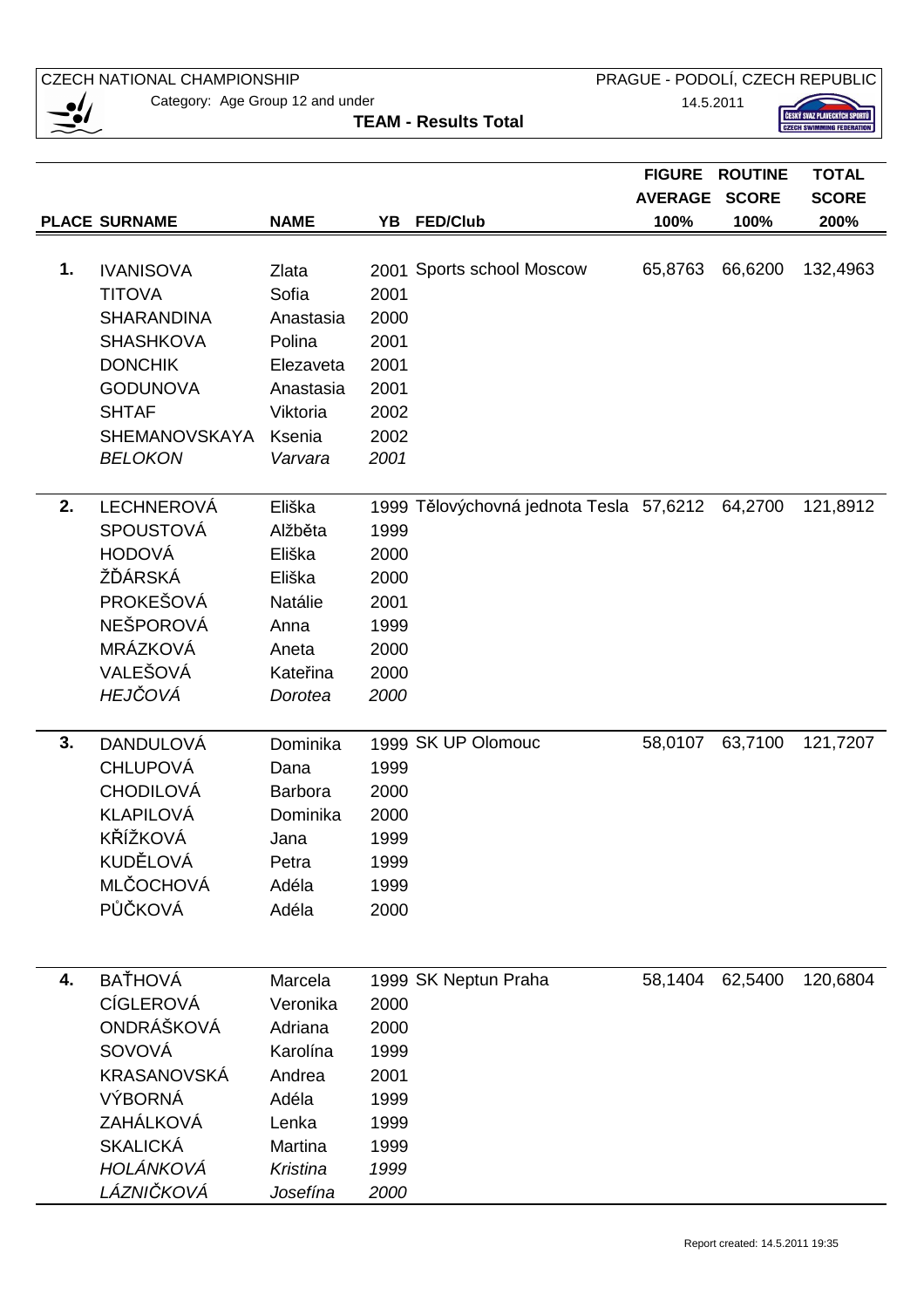| <b>CZECH NATIONAL CHAMPIONSHIP</b> |                                  |             |                                         | PRAGUE - PODOLÍ, CZECH REPUBLIC |                |                                  |
|------------------------------------|----------------------------------|-------------|-----------------------------------------|---------------------------------|----------------|----------------------------------|
|                                    | Category: Age Group 12 and under | 14.5.2011   |                                         |                                 |                |                                  |
|                                    | <b>TEAM - Results Total</b>      |             |                                         |                                 |                | <b>CZECH SWIMMING FEDERATION</b> |
|                                    |                                  |             |                                         |                                 |                |                                  |
|                                    |                                  |             |                                         | <b>FIGURE</b>                   | <b>ROUTINE</b> | <b>TOTAL</b>                     |
|                                    |                                  |             |                                         | <b>AVERAGE</b>                  | <b>SCORE</b>   | <b>SCORE</b>                     |
|                                    | <b>PLACE SURNAME</b>             | <b>NAME</b> | YB FED/Club                             | 100%                            | 100%           | 200%                             |
|                                    |                                  |             |                                         |                                 |                |                                  |
| 5.                                 | <b>KMONÍČKOVÁ</b>                | Pavla       | 2000 SC PA Pardubice                    | 55,0147                         | 60,7100        | 115,7247                         |
|                                    | <b>SEMECOVÁ</b>                  | Jolana      | 2000                                    |                                 |                |                                  |
|                                    | <b>RUDOLFOVÁ</b>                 | Sonia       | 1999                                    |                                 |                |                                  |
|                                    | <b>RIEGEROVÁ</b>                 | Zuzana      | 2000                                    |                                 |                |                                  |
|                                    | ŠIMÁKOVÁ                         | Kateřina    | 2000                                    |                                 |                |                                  |
|                                    | <b>BLUMELOVÁ</b>                 | Adéle       | 2002                                    |                                 |                |                                  |
|                                    | <b>NOVÁKOVÁ</b>                  | Laura       | 2002                                    |                                 |                |                                  |
|                                    |                                  |             |                                         |                                 |                |                                  |
|                                    |                                  |             |                                         |                                 |                |                                  |
|                                    |                                  |             |                                         |                                 |                |                                  |
| 6.                                 | NAVRÁTILOVÁ                      | Hana        | 1999 SK Neptun Praha                    | 53,0497                         | 60,9400        | 113,9897                         |
|                                    | <b>HAMOUDOVÁ</b>                 | Yasmine     | 2000                                    |                                 |                |                                  |
|                                    | <b>HAMOUZOVÁ</b>                 | Tereza      | 1999                                    |                                 |                |                                  |
|                                    | <b>MARTÍNKOVÁ</b>                | Valentýna   | 2002                                    |                                 |                |                                  |
|                                    | <b>BERKOVÁ</b>                   | Monika      | 1999                                    |                                 |                |                                  |
|                                    | MRKÁČKOVÁ                        | Karolína    | 2001                                    |                                 |                |                                  |
|                                    | <b>MUCHOVÁ</b>                   | Karolína    | 2001                                    |                                 |                |                                  |
|                                    | <b>NEJEDLÁ</b>                   | Karolína    | 1999                                    |                                 |                |                                  |
|                                    | NOVÁKOVÁ                         | Natálie     | 2000                                    |                                 |                |                                  |
|                                    | RYSSLOVÁ                         | Veronika    | 2002                                    |                                 |                |                                  |
| 7.                                 | <b>IVIČIČOVÁ</b>                 | Marie       | 1999 Delfín Břeclav                     | 52,0816                         | 54,6500        | 106,7316                         |
|                                    | JABLONICKÁ                       | Emma        | 2000                                    |                                 |                |                                  |
|                                    | PÁLKOVÁ                          | Tereza      | 2000                                    |                                 |                |                                  |
|                                    | <b>STRAPINOVÁ</b>                | Magda       | 2000                                    |                                 |                |                                  |
|                                    | ŠUSTROVÁ                         | Klára       | 1999                                    |                                 |                |                                  |
|                                    | VYHODOVÁ                         | Kateřina    | 2001                                    |                                 |                |                                  |
|                                    |                                  |             |                                         |                                 |                |                                  |
|                                    |                                  |             |                                         |                                 |                |                                  |
|                                    |                                  |             |                                         |                                 |                |                                  |
|                                    |                                  |             |                                         |                                 |                |                                  |
| 8.                                 | MALÍKOVÁ                         | Denisa      | 2000 Tělovýchovná jednota Tesla 52,3519 |                                 | 53,4300        | 105,7819                         |
|                                    | PEJŠOVÁ                          | Marcela     | 2000                                    |                                 |                |                                  |
|                                    | <b>KOŠŤÁLOVÁ</b>                 | Alžběta     | 2000                                    |                                 |                |                                  |
|                                    | ŠMIKMÁTOROVÁ                     | Anna        | 2001                                    |                                 |                |                                  |